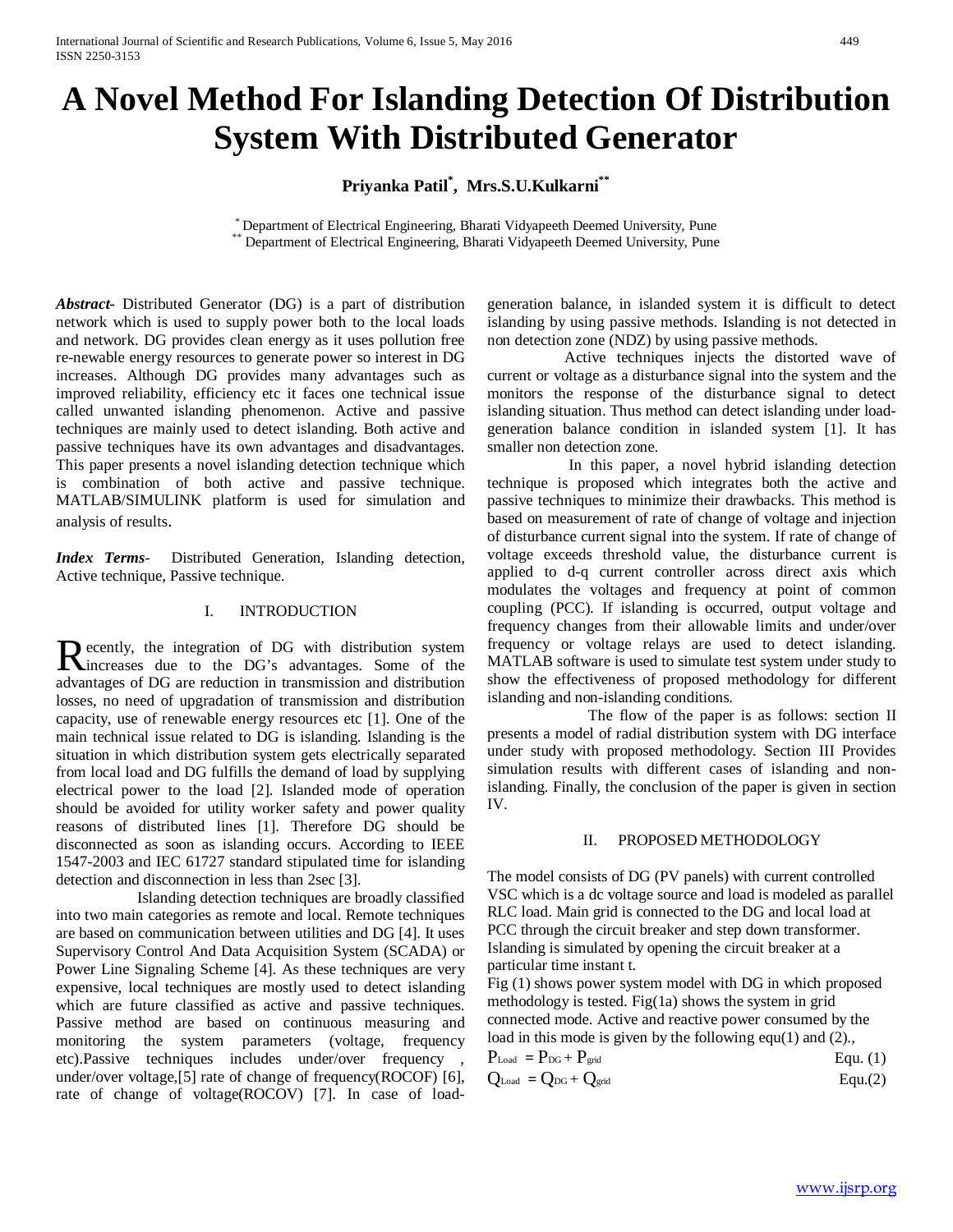





Figure 1b: Test system under study in islanded mode

Islanded mode of operation is shown in fig.(1b)



Figure 2: DG interface control

The block diagram of d-q current controller of the DG is shown in the fig.(2). Three important parts are phase-locked loop (PLL), outer power control loop and the inner current control loop. Active and reactive power of DG is independently control by using d-q synchronous reference frame. The Park's transformation is used for this purpose. Inverter switching signal is determined by the magnitude and angle of the modulating signal.

Specifications of the tested system are:

DG: 300 V,50 HZ Transformer: 100 KW, 20/0.4 KV RLC load: 80 KW, 70 KVAr, 78 KVAr<br>Main grid: 20 KV Main grid:

When system is islanded, there may be active power mismatch  $(\Delta P)$  between active power of DG and load. Hence,

 $(\Delta P = PLoad - PDG = PGrid)$  is not zero which results in increase or decrease in the value of PCC voltage. So continuous monitoring and measuring of instantaneous voltage and frequency is necessary. The amount of voltage deviation  $(ΔV)$ depends on the value of ΔP. According to IEEE Std.929 and IEEE Std.1547, the voltage thresholds are typically set at 88% and 110% of the rated voltage value [8]. After measuring the instantaneous voltage calculate rate of change of voltage by using equ. (3)

$$
ROCOV = dV/dt \qquad \qquad \text{equ. (3)}
$$

If this value is within threshold value, then system is grid connected but if it's value exceeds the threshold value, then third harmonic of output current is injected as a disturbance signal into the system through d-q current controller. If system is grid connected then disturbance signal flows into the low impedance path offered by utility and doesn't change the system parameter significantly. When system is islanded, disturbance signal affects the system parameter such as voltage and frequency. Their values exceeds from their allowable limits and islanding is easily and accurately detected by using over/under voltage or over/under frequency relays.

The flow chart of the proposed methodology is shown in fig. (3)



Figure 3: Flow chart of proposed methodology

## III. SIMULATION RESULTS

To show effectiveness of the proposed methodology, different islanding non-islanding conditions are simulated in MATLAB software.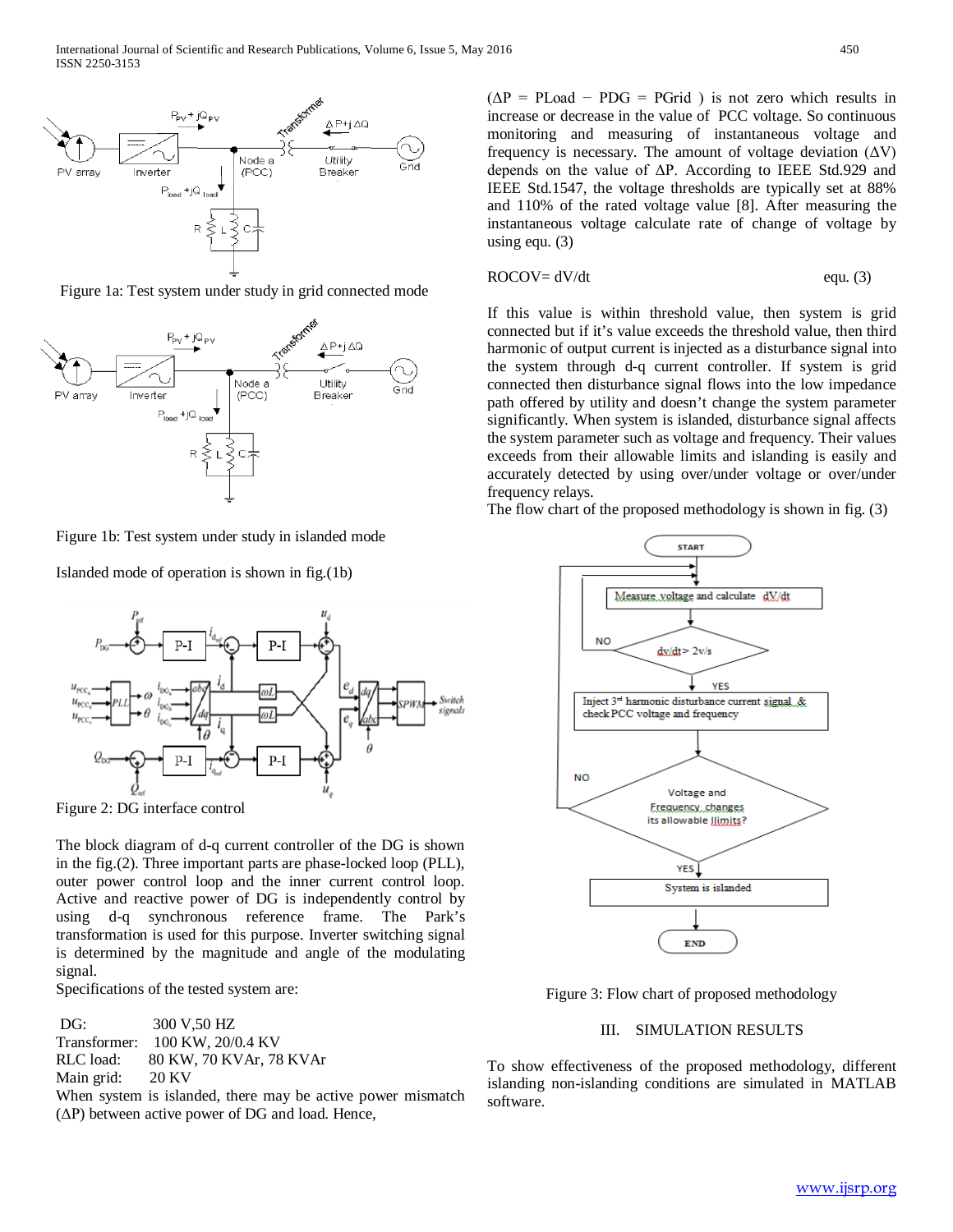## **Case study No.1: Grid connected system**

Circuit breaker connecting grid to the DG remain in close condition. As system is operated in grid connected mode system frequency remains constant at 50 HZ and system voltage is purely sinusoidal as seen in fig. (4b-4c). And rate of change of voltage is almost zero.



Figure 4: Simulation result of the system in grid connected mode a) rate of change of voltage, b) system frequency, c) System voltage

## **Case study No.2: Islanded system**

Parallel R-L-C load with active of 80 KW and reactive power of inductance and capacitance 70 KVAr and 78 KVAr respectively is considered. Initially, circuit breaker is in close condition. At time  $t = 0.4$  sec circuit breaker is opened and grid is islanded from the DG.

At time 0.4 sec rate of change of voltage goes above 2 V/Sec as shown in fig. (5a) and islanding is suspected so to detect islanding disturbance current signal is added through d-axis. Fig. (5b,5c) shows the change in system frequency and voltage respectively. System frequency drops down to 48.8 HZ after islanding and under frequency relay can easily detect the islanding.

### **Case study No.3: Non-Islanded system- Induction motor starting**

There are some switching non-islanding situations which are not easily discriminated from islanding situation. Starting of induction motor is one of them. Here, Induction motor with active power 25 KW and reactive power 40 KVAr is started at time  $t=0.5$  sec. Fig.(6a) shows that rate of change of voltage exceeds the value 2 V/Sec though it is not an islanding situation. But the islanding is suspected from the value of ROCOV. To confirm whether it is islanding or not, supply third harmonic disturbance signal of output of DG current. As it is not islanding, system voltage is purely sinusoidal and frequency remains within allowable limit upto 50.2 HZ. It is shown in fig (6b,6c)



Figure 5: Simulation result of the system in islanded mode a) rate of change of voltage, b) system frequency, c) System voltage



Figure 6: Simulation result of the system with induction motor starting a) rate of change of voltage, b) system frequency, c) System voltage

## **Case study No.4: Non-Islanded system- Switching off capacitor bank**

A capacitor bank with 35 KVAr reactive power is switched off from the system at t=0.4 sec. Fig.  $(7a)$  shows that rate of change of voltage increases upto 5V/Sec at the instant 0.4 sec and islanding is suspected. Fig (7b, 7c) shows system frequency and voltage respectively. After adding disturbance signal system voltage and frequency does not increase above allowable limits. Therefore it is not an islanding situation.